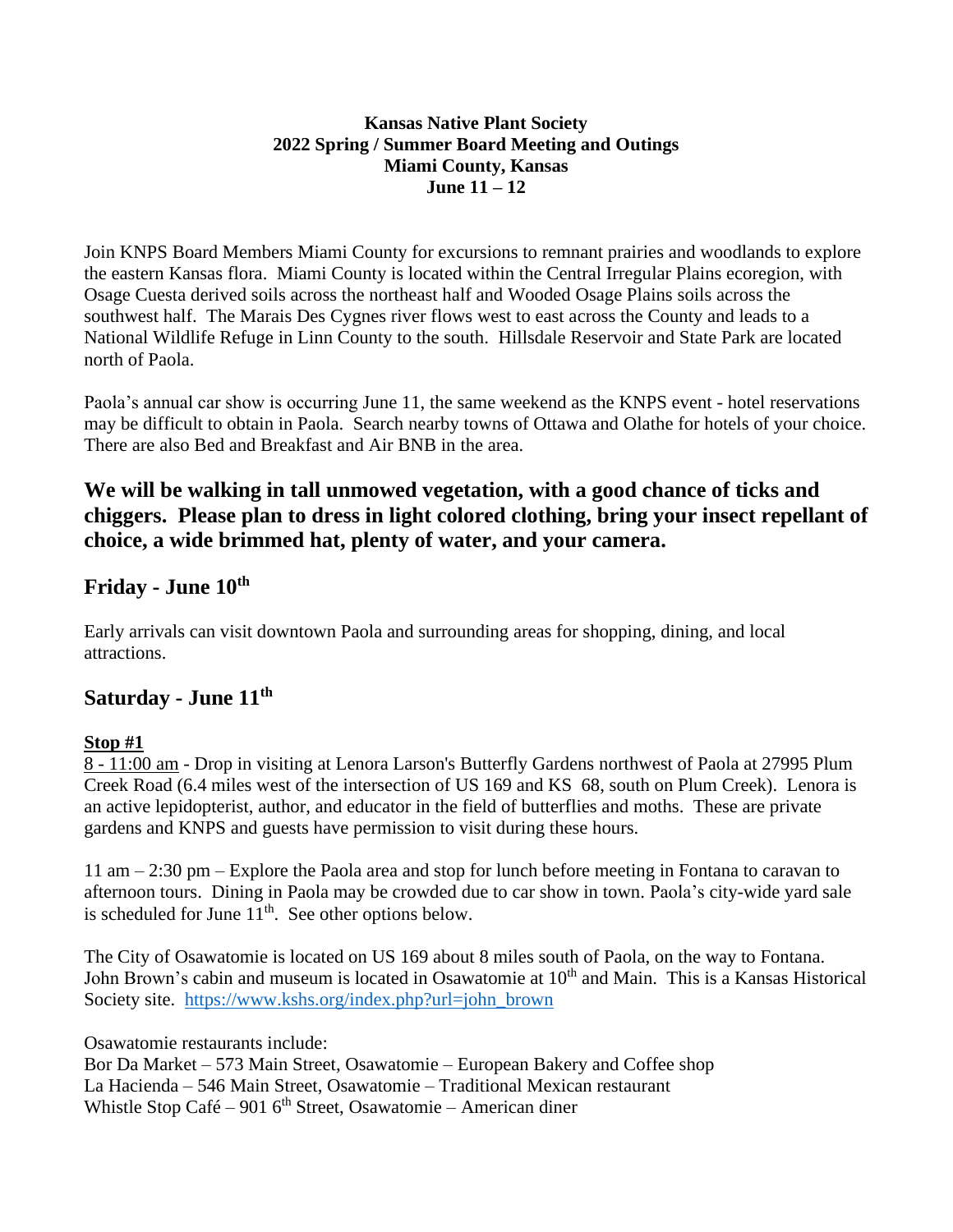2:30 pm – Meet at the United Methodist Church in Fontana, 202 S. Stephens, to caravan to private properties for afternoon tours.

#### **Stop #2**

2:45 – 4:15 pm - Sarah Cornett, KNPS member, has arranged for us to visit two areas to explore remnant prairies. There will be a Porta-Potti available at this stop.

#### **Stop #3**

4:15 – 5:30 pm – Caravan to nearby private property to explore remnant woodlands and prairie.

5:30 pm – Chose dinner options in Osawatomie, Paola or Louisburg. Locals have recommended the restaurants on the list below. Dine in or order carry out and visit with friends outdoors at these locations: Osawatomie - John Brown Park. Paola - Wallace Park or Lake Miola.

### **Sunday - June 12th**

#### **Stop #4**

9:00 am - Meet at northeast end of the dam at Hillsdale Lake, about 5 miles north-northwest of Paola. From Paola, head north on US 169 to W 255<sup>th</sup>/Lake Road, just east of Hillsdale (town). Turn west on W 255th Street for three miles to the Corps of Engineers Visitor Center on the north side of Lake Road. Parking is available at the Visitor Center and, if that is full, in the Kansas Dept. of Wildlife and Parks Office immediately south across the road. Restrooms and water are available at the Visitor Center.

At this site, we will explore upland and floodplain forests, limestone outcrops, and springs along the Hidden Springs Nature Trail. Some parts of the trail are rocky and slippery if wet. Be sure to wear sturdy hiking boots. Before we leave the Visitor Center we will discuss logistics for parking at the next site.

#### **Stop #5**

11:30 am. – Caravan to La Cygne Reservoir and Wildlife Area. From Hillsdale Reservoir, head back east on W 255<sup>th</sup> Street to US 169, then south 3 miles to KS 68, then east on KS 68 for 7.6 miles to US 69, then south on US 69 approximately 15 miles to W 399<sup>th</sup> Street (Jingo exit). Head east on W 399<sup>th</sup> Street (paved initially, then good gravel) for 1.8 miles. Three gravel parking areas are available north and south of the road before the bridge across North Sugar Creek. From these parking areas, we will have to shuttle people to the trailhead at the top of the hill, where parking is very limited.

This stop will involve a one-mile hike into the forested area we plan to visit, and hiking conditions may be wet and muddy depending on the weather. Knee high rubber boots or waterproof hiking boots are recommended. At this site we will explore upland and floodplain forests, small glades, and go-back areas around abandoned farmsteads along North Sugar Creek and La Cygne Lake. Besides five species of ferns, nearly 30 species of sedges and populations of several state-rare plants have been documented in the area.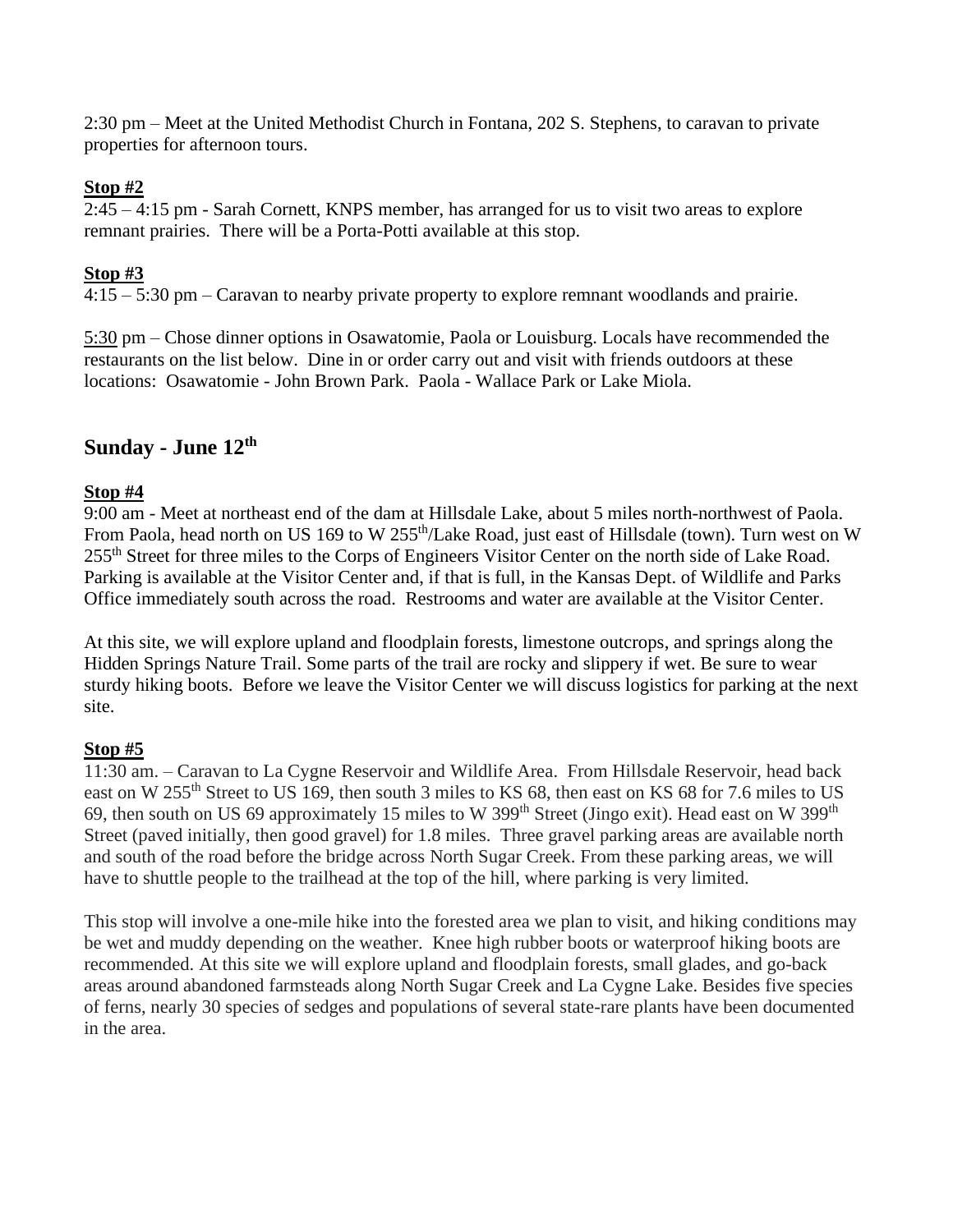# **Lodging:**

In addition to chain hotels found on travel websites, here are several locally owned businesses:

**Casa Somerset Bed and Breakfast** – east of Paola, Italian style venue with Chef prepared breakfast. Website lists information about local wineries, numerous local farms and other attractions. <https://www.casasomerset.com/>

**Canaan Oaks Bed and Breakfast** - east of Paola, theme rooms in a quiet wooded setting. http://www.canaanoaks.com/

# **Dining:**

In addition to chain restaurants, these eateries are recommended by locals:

Paola:

Spudley's – lunch and dinner – American Café – Closed Sunday. 2 Morningside Drive Café Latte – breakfast and lunch – Mon-Fri. 139 W. Peoria St We B Smokin BBQ – lunch and dinner Mon-Fri. Breakfast on weekends. 32580 Airport Road El Potro Mexican Café – lunch and dinner, Fri-Sat open until 10pm - TexMex. 602 N. Pearl Milo's Steakhouse – lunch and dinner, steaks/burgers/sandwiches. 16 W. Peoria Chen's Chinese Buffet – lunch and dinner, large variety of dishes. 901 N. Pearl

Osawatomie:

Whistle Stop Café – breakfast and lunch, (Fri – dinner) American Café. 901  $6<sup>th</sup>$  Street Bore da Market – breakfast and lunch (closed Sun.) French bakery and café. 573 Main Street

Louisburg:

Timber Creek Bar and Grill – lunch and dinner, steaks/burgers/sandwiches. 14 E Amity Street Miss B's Café – bakery, breakfast and lunch, buffet and menu. 1006 S. Metcalf